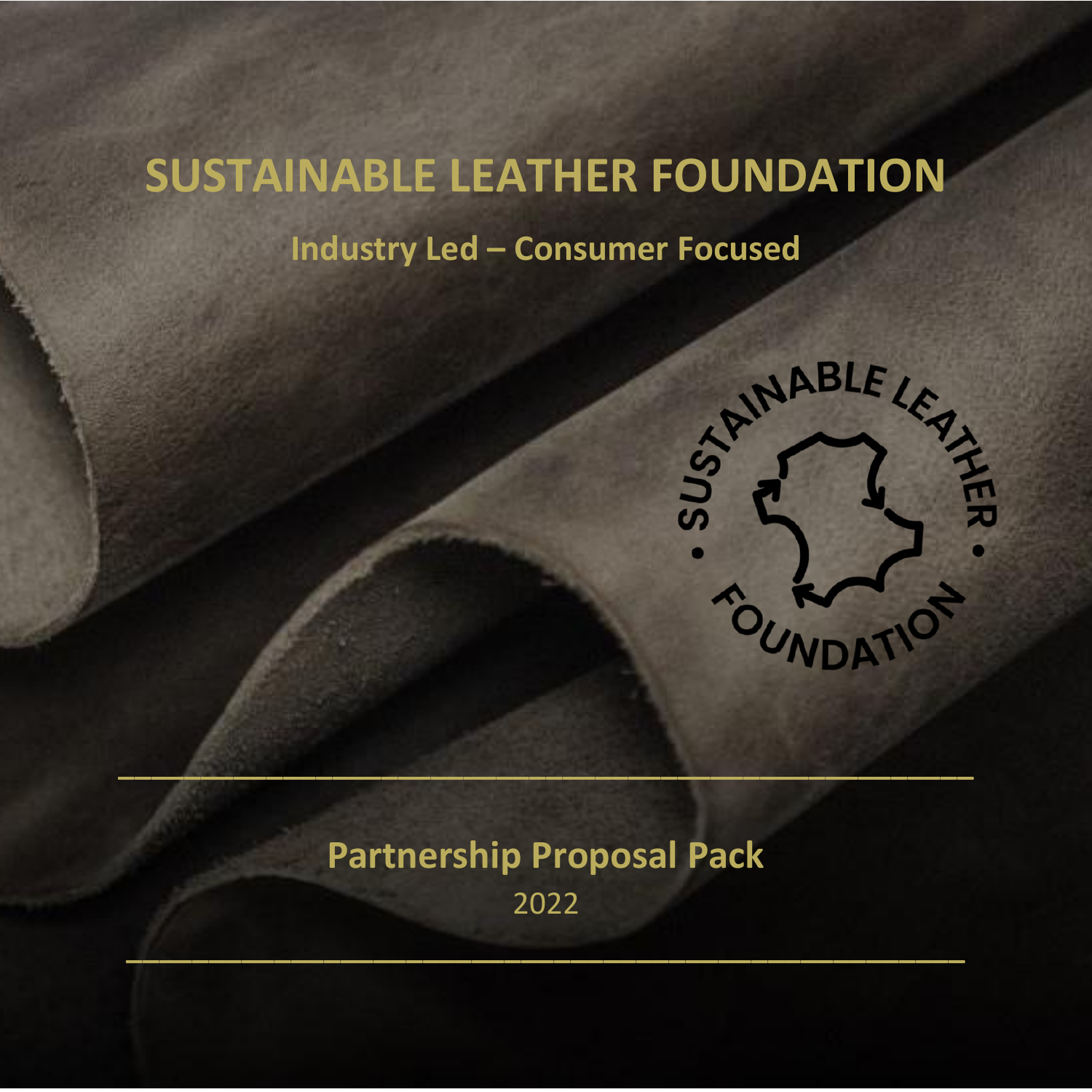Industry Led – Consumer Focused



### **A FRESH APPROACH:**

Today's society is more informed and more conscious of the effects that production and consumption have on the earth's natural resources and its ability to regenerate; the negative impacts that can damage our ecosystem, the importance of fair and humane treatment of workers, and the welfare of animals.

The leather industry has the potential to impact positively and negatively on both our environment and also as part of a sustainable economy for the future. A traditional industry, leather making is responsible for employing millions of people worldwide, producing approximately 24 billion square feet of leather annually and resulting in an economy worth in excess of \$80 billion annually. These statistics make it vital that as an industry we ensure future sustainability by:

- protecting the environment
- driving innovation for improvement
- educating and encouraging the use of best available techniques
- supporting the health and wellbeing of workforces across the value chain.

There are many organisations and associations who work to support the leather industry, some specific to region or to specialist areas, however, there is a need for a cohesive organisation that can combine the efforts of the industry with the needs of the consumers, and society in general, in a more holistic way that will address the current and future responsibilities of the industry….

**…Welcome to the Sustainable Leather Foundation.**

 $-1 -$ © Sustainable Leather Foundation CIC www.sustainableleatherfoundation.com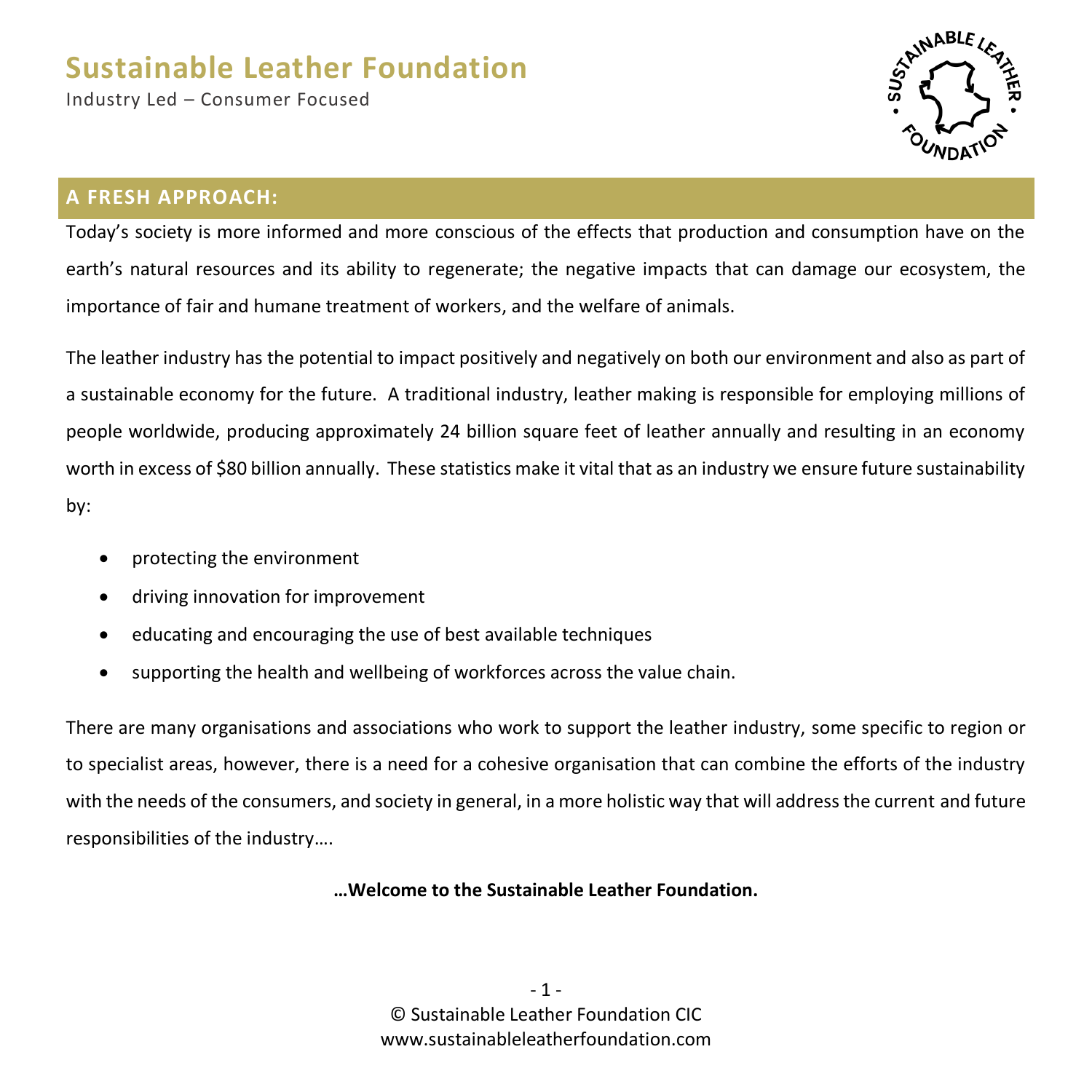Industry Led – Consumer Focused



#### **VISION**

The Sustainable Leather Foundation's vision is to enable collective improvement and education globally, for more sustainable practices in leather manufacture and production. SLF is concerned with all aspects of sustainability – Environmental, Social and Governance. As a not-for-profit organisation, the Foundation will provide a transparent and inclusive approach to demonstrating sustainable good practice throughout the value chain. Coupled with this, the Foundation is committed to ensuring that consumers have a clear mechanism to see and understand the sustainable attributes of leather as a material, and the work that the industry does to ensure good practice.

The Foundation's objective is to bring together all leather value chain stakeholders to unite in ensuring a sustainable future for the leather industry by shining a spotlight on innovation and best practice, providing a mechanism for improvement and education, while also preserving the social and economic wellbeing of communities in less advanced regions.

Working together is key to ensure that we can accelerate the action required for our society's future needs:

| Reduce $\mathbf \Psi$              | <b>Increase个</b>                                  |
|------------------------------------|---------------------------------------------------|
| <b>Carbon Emissions</b>            | <b>Good Animal Husbandry &amp; Welfare</b>        |
| <b>Pollution</b>                   | <b>Health &amp; Welfare of workers</b>            |
| <b>Hazardous Chemistry</b>         | <b>Best Practice for Machinery</b>                |
| <b>Deforestation</b>               | <b>Best Practice for Processing</b>               |
| <b>Land Conversion</b>             | <b>Innovation for more Sustainable Production</b> |
| <b>Unfair Treatment of Workers</b> | <b>Collaborative cross-sector cooperation</b>     |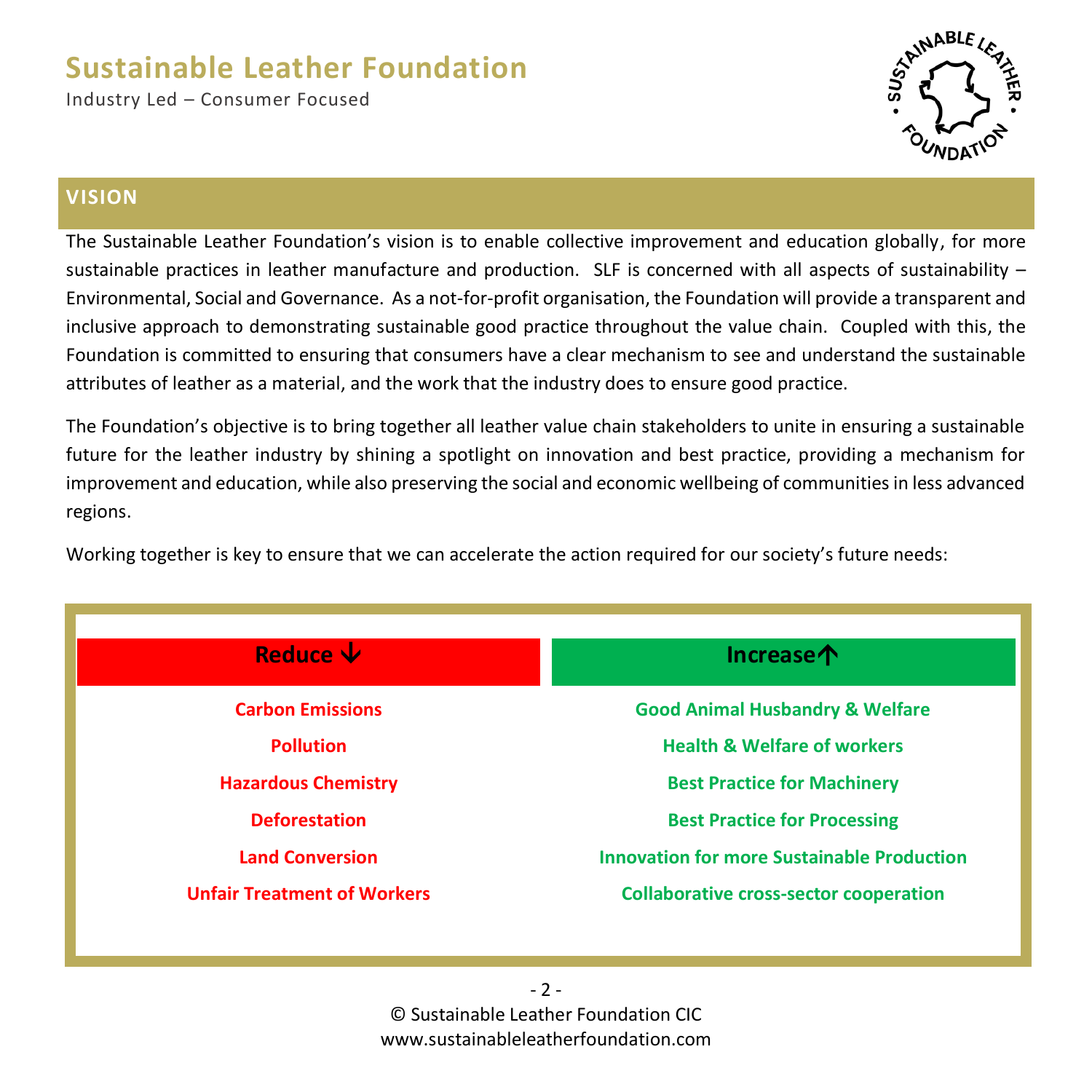Industry Led – Consumer Focused



#### **STRUCTURE:**

The Sustainable Leather Foundation aims to provide the structure and support to enable leather manufacturers and associated facilities to work on the reduction and improvement criteria necessary to be successful.

At the heart of the Foundation is the **SLF Transparency Dashboard™** and integrated platform, linked to a certification standard that assesses new, or records existing, conformance and performance of leather manufacturers and associated facilities against the three pillars of sustainability.

- ✓ **Identify potential risk and impact**
- ✓ **Measure existing consumption and outputs**
- ✓ **Agree objectives for improvement**
- ✓ **Monitor progress**
- ✓ **Review results to provide future objectives**



Our inclusive and transparent approach provides a consumer accessible window to sustainability performance, alongside fully transparent, detailed, data for value chain partners. This enables better understanding of the product lifecycle management of leather articles and better-informed purchasing decisions at the consumer end. By encouraging more secure value chain knowledge from farm to finished product, and by assessing and certifying leather manufacturers and associated facilities for their conformance and performance against the SLF Audit Standard (or other certification already in place), it is possible to independently foster better solutions and better outcomes. The **SLF Transparency Dashboard™** approach to

attainment and performance is key to transparency for both value chain customers and the end consumer, providing integrity and value.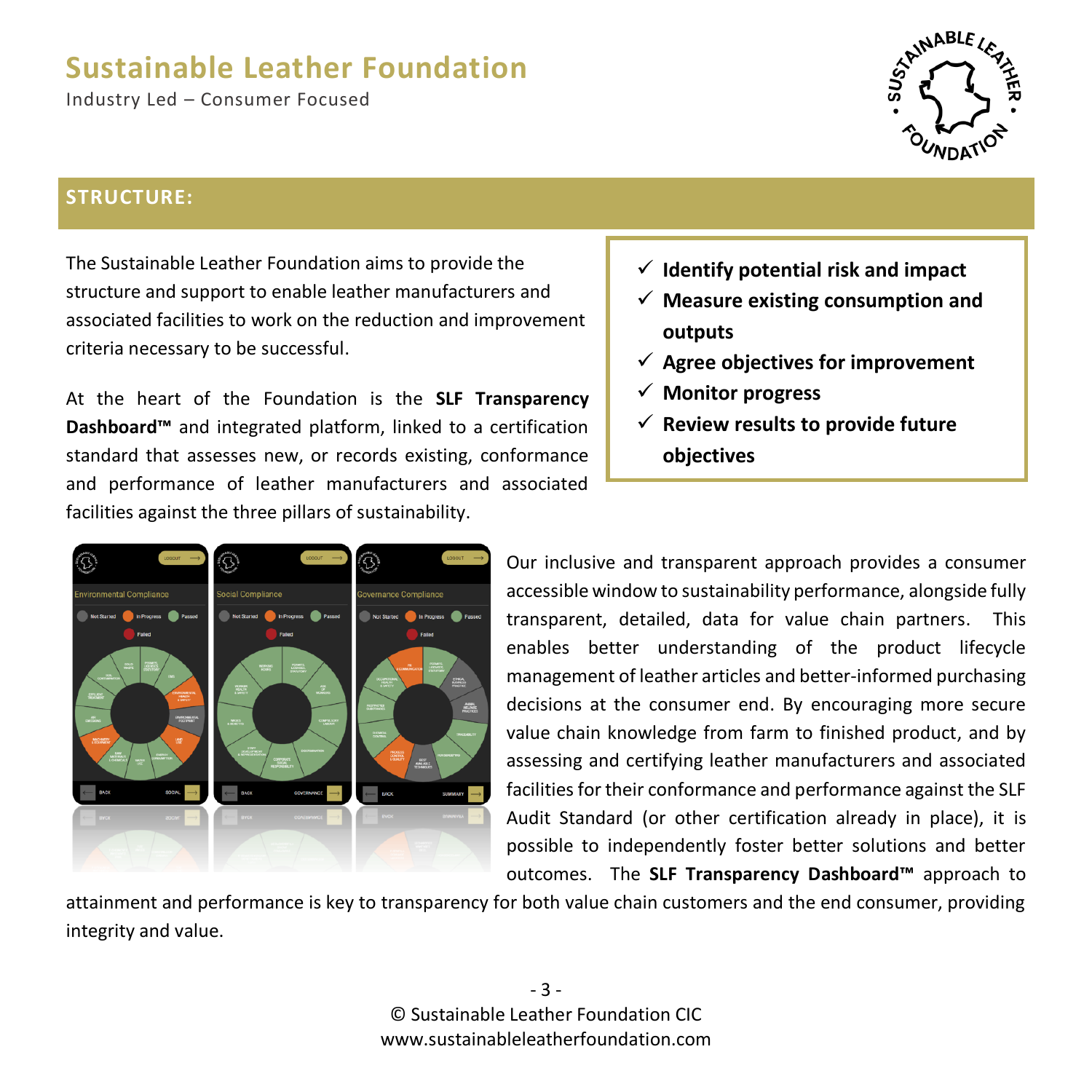Industry Led – Consumer Focused



Avoiding unnecessary duplication of cost and resource is a key objective of the Sustainable Leather Foundation and therefore, should a company already hold an equivalent certification from another organisation or standard provider, it can be recognised within the Foundation and added to the organisation's Dashboard for transparent reporting and recognition. Comprehensive sustainability metrics will be assessed and measured, either directly through the SLF Audit Standard, or by a combination of existing certifications that offer equivalency to the overarching industry and legislative requirements, encompassing:

#### **Environmental Social Governance**

- Permits, Licenses, Statutory
- Environmental Management Systems
- Environmental Health & Safety
- Environmental Footprint
- Land Use
- Energy Consumption
- Water Use
- Raw Materials & Chemicals
- Machinery & Equipment
- Air Emissions
- Effluent Treatment
- Soil Contamination
- Solid Waste
- Permits, Licenses, Statutory
- Age of Workers
- Compulsory Labour
- Discrimination
- Corporate Social Responsibility
- Staff Development & Representation
- Wages and Benefits
- Worker Health & Safety
- Working Hours

- Permits, Licenses, Statutory
- Ethical Business Practice
- Animal Welfare Practice
- Traceability & Procurement
- Housekeeping
- Best Available Techniques
- Process Control & Quality
- Chemical Control
- Restricted Substances
- Occupational Health & Safety
- PR & Communication

Accessibility is another key objective of SLF and to ensure this, leather manufacturers and associated facilities will not be excluded from partnership on the basis of non-conformance or non-certification in one or more areas. Instead, partnership will enable companies to demonstrate what they can comply with and where their outstanding areas of concern or improvement are, in order to give a fully transparent mechanism that supports continued improvement across the three pillars of sustainability.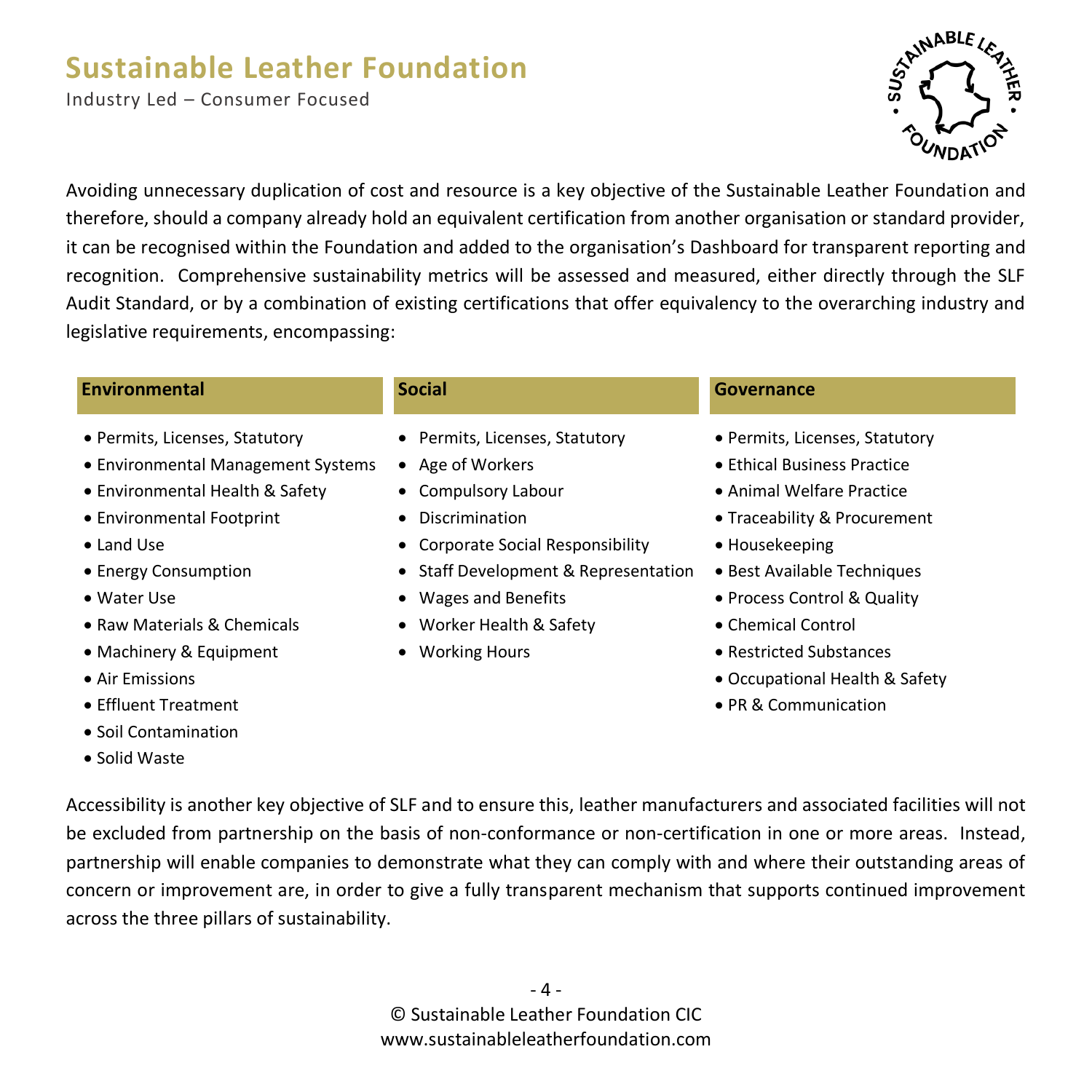Industry Led – Consumer Focused



### **LEATHER VALUE CHAIN**

The Leather Value Chain is complex and in order to achieve full transparency for sustainable production, there is a need for cross industry collaboration, from farming through to finished product, and increasingly onward to postconsumption considerations such as bio-degradability or re-cycling and re-purposing.

By working and communicating beyond the traditional lines of industry, the Foundation aims to create economies of effort, enhanced problem-solving capabilities, improved transparency and traceability, and increased levels of innovation for improvement. The following illustration shows the wider value chain that includes both upstream and downstream processes as well as the direct processes for leather manufacture. All these processes interlink and rely on each other for success.

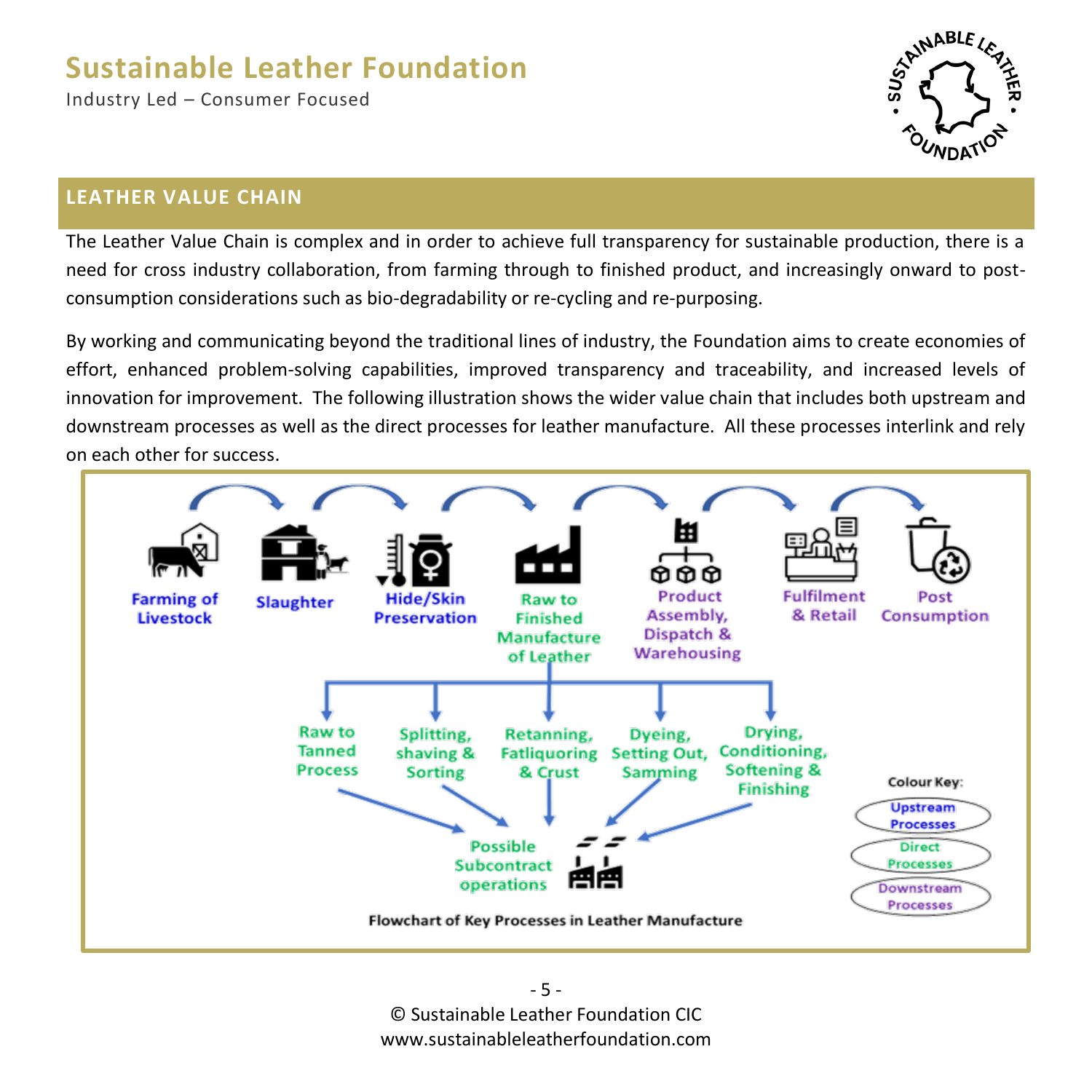Industry Led – Consumer Focused



### **PARTNERSHIP ROUTES:**

Our partners enable the Foundation to conduct the work we do, and they are extremely important in helping us accomplish our goals. Partnership with the Sustainable Leather Foundation demonstrates a shared goal of improvement, best practice, collaboration and innovation and we welcome partners from across the value chain.



Our compliance partners are industry related organisations who are involved in the physical manufacturing process of leather. These partners undergo auditing and certification across the environmental, social and governance criteria of sustainability.

Compliance partners include:

**Leather Manufacturers, Chemical Companies, Traders, Machinery Companies, Subcontractors, Product Manufacturers, Farmers, Abattoirs, Effluent Treatment Plant Providers**



Our contributing partners do not have a direct manufacturing process but do represent important aspects of the wider leather value chain and are essential to ensuring the cohesive and harmonised approach to sustainable leather.

Contributing Partners include:

**Industry NGOs, Testing & Verification Providers, Certification Organisations, Educational Institutes, Industry Associations, Industry related individuals, Consultants**



Our licensed partners are the sellers of leather products and goods. These partners are the link between the industry and the consumer and have a responsibility to ensure they are sourcing leather from organisations who uphold the highest standards of sustainability.

Licensed Partners include:

**Brands, Retailers, OEMs**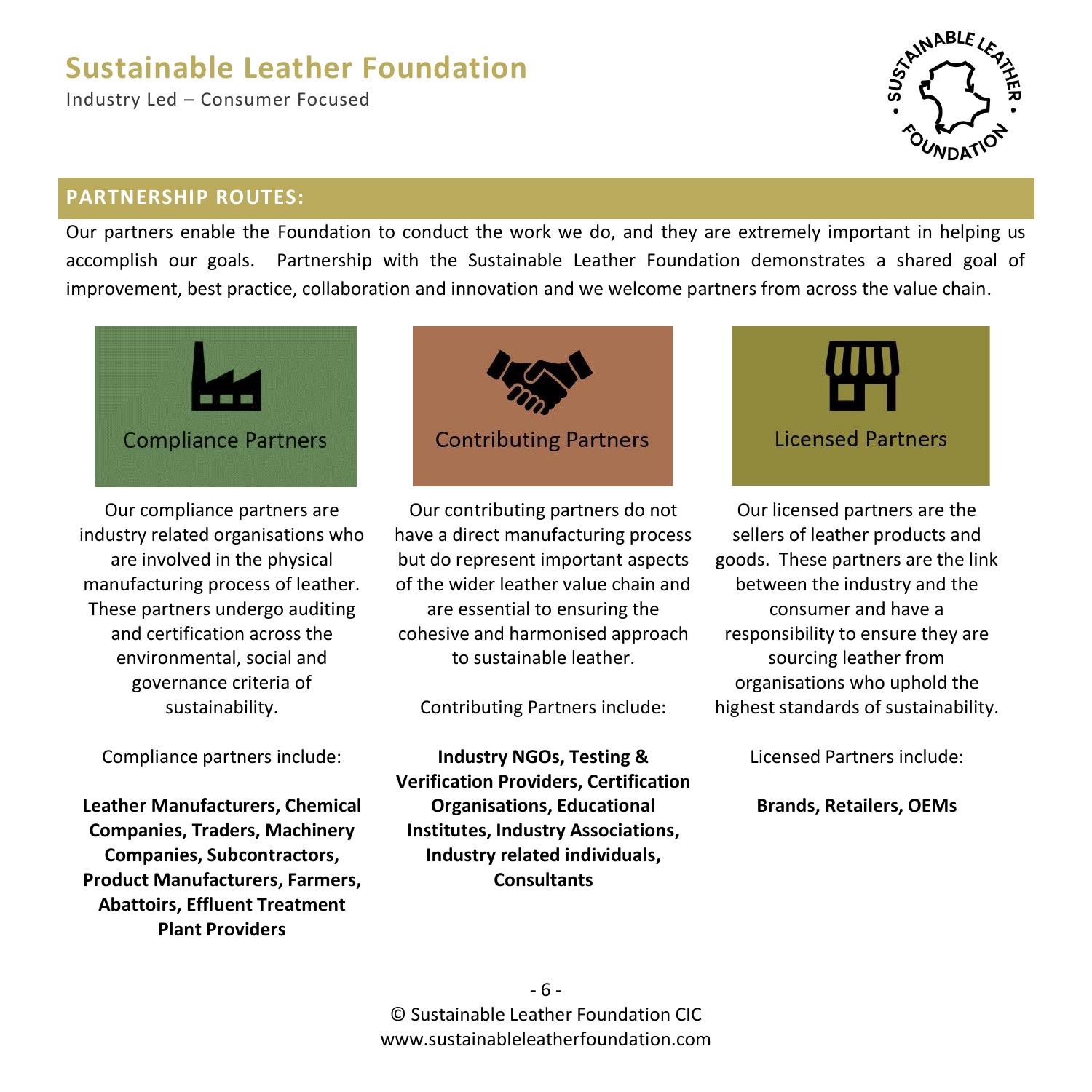Industry Led – Consumer Focused



### **BENEFITS OF PARTNERSHIP:**

Our partners benefit from being part of a community that is committed to adopting best sustainability standards, focused on driving transformative change in order to reduce negative impacts on our environment and create positive impacts within our communities. Furthermore, our partners benefit from:

- **Access to a multi-stakeholder platform that supports training, development & improvement**
- **Access to a Transparency Dashboard™ that provides real time certification results, performance metrics and conformance data**
- **The opportunity to actively work within, and/or chair & coordinate Technical, Consumer & Industry focused Collaboration Hubs**
- **Access to SLF materials and logos**
- **Access to meetings, workshops & other events**
- **Newsletters & periodic updates**

#### **For All Partners For Compliance Partners For Licensed Partners**

In addition to the general partnership benefits, compliance partners will also benefit from:

- **A Certification Programme to demonstrate conformance and performance against the 3 pillars of Environmental, Social and Governance good practice**
- **Additional recognition for technological innovation, social or sustainability projects, that are not auditable elements or that exceed the norms of the Sustainable Leather Foundation Standard**
- **The ability to display certifications from multiple organisations in one platform**

In addition to the general partnership benefits, licensed partners will also benefit from:

- **Licensing to use trademarked logos and claims on product and POS materials.**
- **Support through QR technology to direct consumers to factual, relevant information about products**
- **Support with use of claims language**
- **Access to a Transparency Dashboard™ that provides certification, performance and compliance data of value chain**

**suppliers**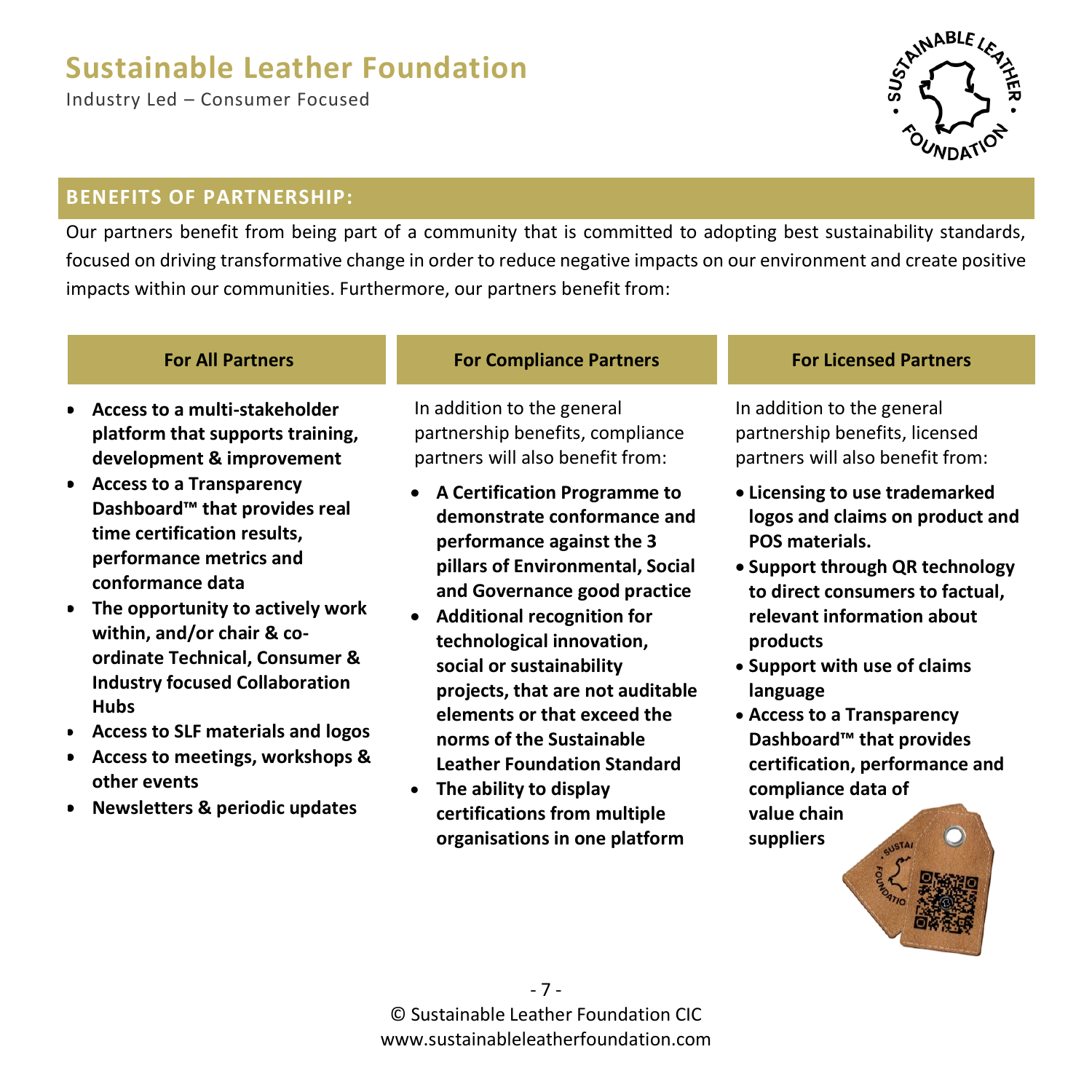Industry Led – Consumer Focused



### **PARTNERSHIP AND FEE STRUCTURE**

Our Work is funded by the fees paid by our partners. Fees are paid annually in advance.

| <b>Partnership Level</b>                                                           | Partnership Fees per annum (£) |
|------------------------------------------------------------------------------------|--------------------------------|
| Individual (companies with less than 5 employees)                                  | £250                           |
| <b>Industry NGOs and Associations</b>                                              | £1,500                         |
| Corporate Partnership (based on annual turnover) *                                 |                                |
| Turnover: 0-£100,000                                                               | £500                           |
| Turnover: £100,000 - £1 million                                                    | £1,750                         |
| Turnover: £1 million - £500 million                                                | £2,750                         |
| Turnover: £500 million - £1 billion                                                | £4,000                         |
| Turnover: £1 - 3 billion                                                           | £8,000                         |
| Turnover: £3 billion +                                                             | £15,000                        |
| <b>Compliance Partners**</b>                                                       |                                |
| Partnership & Dashboard Creation (incl. equivalency mapping of<br>single facility) | £2,000                         |
| Mapping of each additional facility                                                | £750                           |
| Environmental Audit**                                                              | £3,500 (plus expenses at cost) |
| Social Audit**                                                                     | £3,500 (plus expenses at cost) |
| Governance Audit (including transparency & traceability) **                        | £3,500 (plus expenses at cost) |
| All 3-audit package                                                                | £8,000 (plus expenses at cost) |

\*Licensing fees for trademarks and POS will be in addition to the partnership fee. Please enquire for further information.

\*\*If "gap certification" only is required then costs will be reduced depending upon requirements. Minimum cost is £1,500 to allow 1 day for audit and 1 day for reporting (plus expenses at cost).